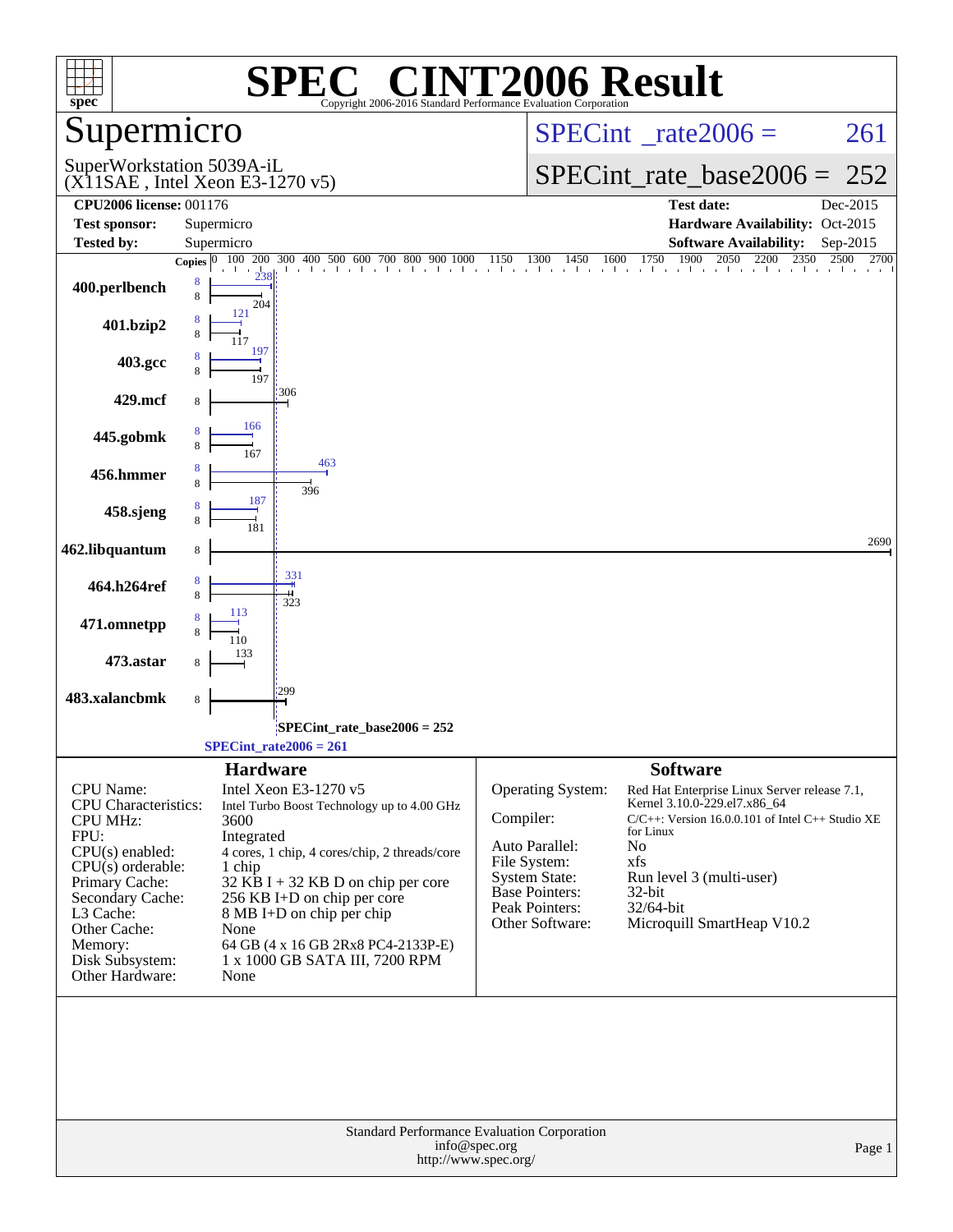

### Supermicro

## SPECint rate $2006 = 261$

#### (X11SAE , Intel Xeon E3-1270 v5) SuperWorkstation 5039A-iL

[SPECint\\_rate\\_base2006 =](http://www.spec.org/auto/cpu2006/Docs/result-fields.html#SPECintratebase2006) 252

**[CPU2006 license:](http://www.spec.org/auto/cpu2006/Docs/result-fields.html#CPU2006license)** 001176 **[Test date:](http://www.spec.org/auto/cpu2006/Docs/result-fields.html#Testdate)** Dec-2015 **[Test sponsor:](http://www.spec.org/auto/cpu2006/Docs/result-fields.html#Testsponsor)** Supermicro Supermicro **[Hardware Availability:](http://www.spec.org/auto/cpu2006/Docs/result-fields.html#HardwareAvailability)** Oct-2015 **[Tested by:](http://www.spec.org/auto/cpu2006/Docs/result-fields.html#Testedby)** Supermicro **Supermicro [Software Availability:](http://www.spec.org/auto/cpu2006/Docs/result-fields.html#SoftwareAvailability)** Sep-2015

#### **[Results Table](http://www.spec.org/auto/cpu2006/Docs/result-fields.html#ResultsTable)**

|                                                                                                          | <b>Base</b>   |                |       |                |                  |                | <b>Peak</b>      |               |                |              |                |              |                |              |
|----------------------------------------------------------------------------------------------------------|---------------|----------------|-------|----------------|------------------|----------------|------------------|---------------|----------------|--------------|----------------|--------------|----------------|--------------|
| <b>Benchmark</b>                                                                                         | <b>Copies</b> | <b>Seconds</b> | Ratio | <b>Seconds</b> | Ratio            | <b>Seconds</b> | Ratio            | <b>Copies</b> | <b>Seconds</b> | <b>Ratio</b> | <b>Seconds</b> | <b>Ratio</b> | <b>Seconds</b> | <b>Ratio</b> |
| 400.perlbench                                                                                            |               | 384            | 204   | 383            | 204              | 384            | 204              |               | 326            | 240          | 329            | 238          | 329            | 238          |
| 401.bzip2                                                                                                | 8             | 677            | 114   | 658            | 117              | 659            | 117              |               | 644            | 120          | 634            | 122          | 636            | <u>121</u>   |
| $403.\mathrm{gcc}$                                                                                       | 8             | 326            | 198   | 327            | 197              | 328            | 196 <sub>l</sub> |               | 325            | 198          | 327            | 197          | 327            | <u>197</u>   |
| $429$ mcf                                                                                                | 8             | 239            | 305   | 238            | 306              | 239            | 306              |               | 239            | 305          | 238            | 306          | 239            | <b>306</b>   |
| $445$ .gobm $k$                                                                                          | 8             | 503            | 167   | 500            | 168              | 503            | 167              |               | 506            | 166          | 506            | 166          | 504            | 167          |
| 456.hmmer                                                                                                | 8             | 188            | 396   | 188            | 398              | 188            | <b>396</b>       |               | 162            | 461          | 161            | 463          | 161            | 464          |
| $458$ .sjeng                                                                                             | 8             | 536            | 181   | 538            | 180 <sub>l</sub> | 536            | 181              |               | 519            | 187          | 516            | 187          | 518            | <b>187</b>   |
| 462.libquantum                                                                                           |               | 61.6           | 2690  | 61.7           | 2690             | 61.7           | 2690             |               | 61.6           | 2690         | 61.7           | 2690         | 61.7           | 2690         |
| 464.h264ref                                                                                              | 8             | 569            | 311   | 549            | 323              | 541            | 327              |               | 546            | 324          | 535            | 331          | 534            | 332          |
| 471.omnetpp                                                                                              | 8             | 453            | 110   | 454            | <b>110</b>       | 454            | 11 <sub>0</sub>  |               | 444            | 113          | 443            | 113          | 444            | 113          |
| $473$ . astar                                                                                            | 8             | 422            | 133   | 422            | <b>133</b>       | 422            | 133              | 8             | 422            | 133          | 422            | 133          | 422            | 133          |
| 483.xalancbmk                                                                                            | 8             | 184            | 299   | 186            | 297              | 185            | <b>299</b>       |               | 184            | 299          | 186            | 297          | 185            | <u>299</u>   |
| Results appear in the order in which they were run. Bold underlined text indicates a median measurement. |               |                |       |                |                  |                |                  |               |                |              |                |              |                |              |

#### **[Submit Notes](http://www.spec.org/auto/cpu2006/Docs/result-fields.html#SubmitNotes)**

 The taskset mechanism was used to bind copies to processors. The config file option 'submit' was used to generate taskset commands to bind each copy to a specific processor. For details, please see the config file.

#### **[Operating System Notes](http://www.spec.org/auto/cpu2006/Docs/result-fields.html#OperatingSystemNotes)**

Stack size set to unlimited using "ulimit -s unlimited"

#### **[Platform Notes](http://www.spec.org/auto/cpu2006/Docs/result-fields.html#PlatformNotes)**

 Sysinfo program /home/cpu2006/config/sysinfo.rev6914 \$Rev: 6914 \$ \$Date:: 2014-06-25 #\$ e3fbb8667b5a285932ceab81e28219e1 running on localhost.localdomain Mon Dec 14 22:34:34 2015 This section contains SUT (System Under Test) info as seen by some common utilities. To remove or add to this section, see: <http://www.spec.org/cpu2006/Docs/config.html#sysinfo> From /proc/cpuinfo model name : Intel(R) Xeon(R) CPU E3-1270 v5 @ 3.60GHz 1 "physical id"s (chips) 8 "processors" cores, siblings (Caution: counting these is hw and system dependent. The following excerpts from /proc/cpuinfo might not be reliable. Use with caution.) cpu cores : 4 siblings : 8 Continued on next page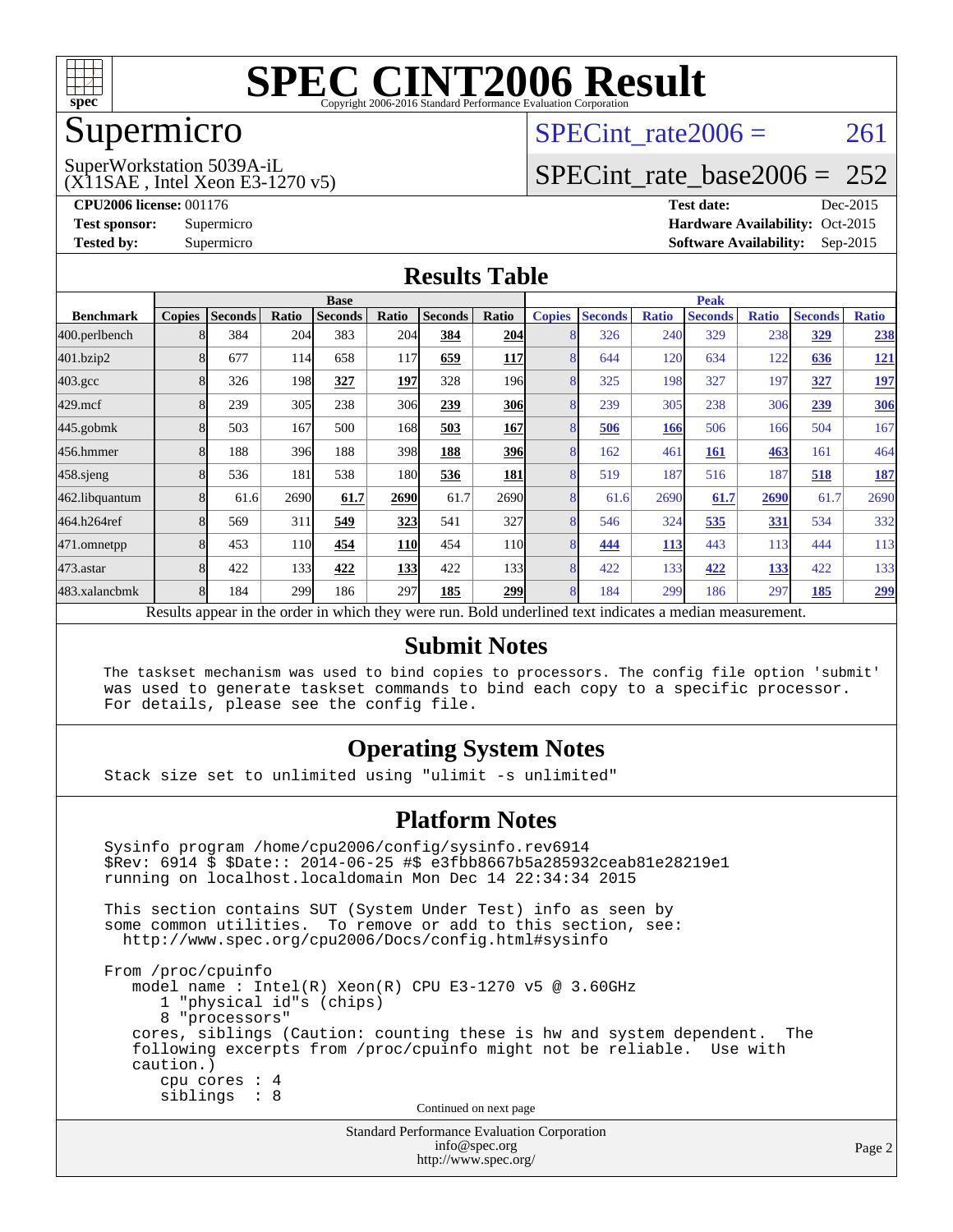

#### Supermicro

SPECint rate  $2006 = 261$ 

(X11SAE , Intel Xeon E3-1270 v5) SuperWorkstation 5039A-iL

[SPECint\\_rate\\_base2006 =](http://www.spec.org/auto/cpu2006/Docs/result-fields.html#SPECintratebase2006)  $252$ 

| <b>Test sponsor:</b> | Supermicro |
|----------------------|------------|
| <b>Tested by:</b>    | Supermicro |

**[CPU2006 license:](http://www.spec.org/auto/cpu2006/Docs/result-fields.html#CPU2006license)** 001176 **[Test date:](http://www.spec.org/auto/cpu2006/Docs/result-fields.html#Testdate)** Dec-2015 **[Hardware Availability:](http://www.spec.org/auto/cpu2006/Docs/result-fields.html#HardwareAvailability)** Oct-2015 **[Software Availability:](http://www.spec.org/auto/cpu2006/Docs/result-fields.html#SoftwareAvailability)** Sep-2015

#### **[Platform Notes \(Continued\)](http://www.spec.org/auto/cpu2006/Docs/result-fields.html#PlatformNotes)**

 physical 0: cores 0 1 2 3 cache size : 8192 KB From /proc/meminfo MemTotal: 65622072 kB HugePages\_Total: 0 Hugepagesize: 2048 kB From /etc/\*release\* /etc/\*version\* os-release: NAME="Red Hat Enterprise Linux Server" VERSION="7.1 (Maipo)" ID="rhel" ID\_LIKE="fedora" VERSION\_ID="7.1" PRETTY\_NAME="Red Hat Enterprise Linux Server 7.1 (Maipo)" ANSI\_COLOR="0;31" CPE\_NAME="cpe:/o:redhat:enterprise\_linux:7.1:GA:server" redhat-release: Red Hat Enterprise Linux Server release 7.1 (Maipo) system-release: Red Hat Enterprise Linux Server release 7.1 (Maipo) system-release-cpe: cpe:/o:redhat:enterprise\_linux:7.1:ga:server uname -a: Linux localhost.localdomain 3.10.0-229.el7.x86\_64 #1 SMP Thu Jan 29 18:37:38 EST 2015 x86 64 x86 64 x86 64 GNU/Linux run-level 3 Dec 14 22:33 SPEC is set to: /home/cpu2006 Filesystem Type Size Used Avail Use% Mounted on /dev/mapper/rhel-home xfs 850G 3.4G 846G 1% /home Additional information from dmidecode: Warning: Use caution when you interpret this section. The 'dmidecode' program reads system data which is "intended to allow hardware to be accurately determined", but the intent may not be met, as there are frequent changes to hardware, firmware, and the "DMTF SMBIOS" standard. BIOS American Megatrends Inc. 1.0 11/09/2015 Memory: 4x Samsung M391A2K43BB1-CPB 16 GB 2 rank 2133 MHz (End of data from sysinfo program)

#### **[General Notes](http://www.spec.org/auto/cpu2006/Docs/result-fields.html#GeneralNotes)**

Environment variables set by runspec before the start of the run: LD\_LIBRARY\_PATH = "/home/cpu2006/libs/32:/home/cpu2006/libs/64:/home/cpu2006/sh"

 Binaries compiled on a system with 1x Intel Core i5-4670K CPU + 32GB memory using RedHat EL 7.1

Continued on next page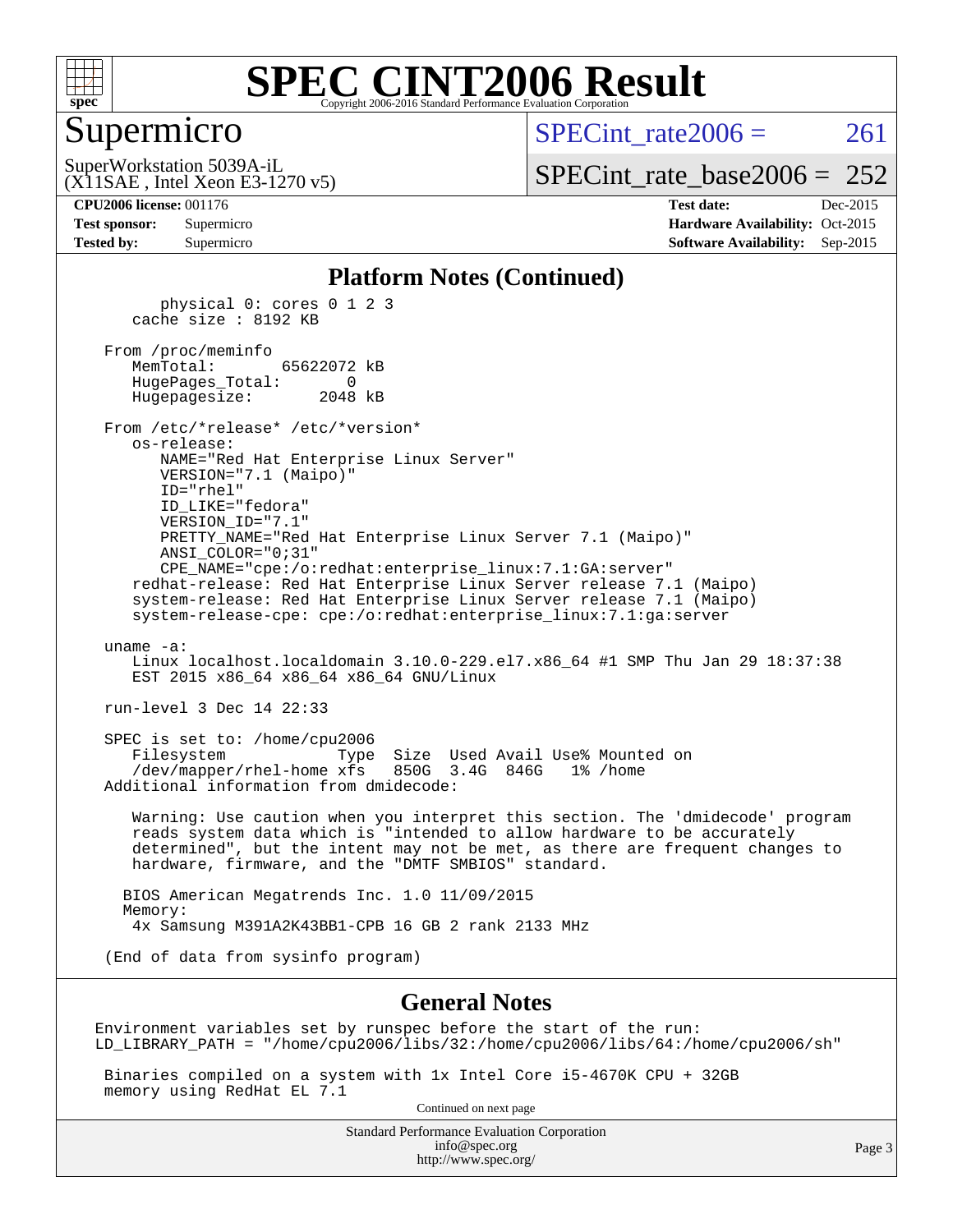

## Supermicro

SPECint rate $2006 = 261$ 

(X11SAE , Intel Xeon E3-1270 v5) SuperWorkstation 5039A-iL

SPECint rate base2006 =  $252$ 

**[CPU2006 license:](http://www.spec.org/auto/cpu2006/Docs/result-fields.html#CPU2006license)** 001176 **[Test date:](http://www.spec.org/auto/cpu2006/Docs/result-fields.html#Testdate)** Dec-2015 **[Test sponsor:](http://www.spec.org/auto/cpu2006/Docs/result-fields.html#Testsponsor)** Supermicro Supermicro **[Hardware Availability:](http://www.spec.org/auto/cpu2006/Docs/result-fields.html#HardwareAvailability)** Oct-2015 **[Tested by:](http://www.spec.org/auto/cpu2006/Docs/result-fields.html#Testedby)** Supermicro **Supermicro [Software Availability:](http://www.spec.org/auto/cpu2006/Docs/result-fields.html#SoftwareAvailability)** Sep-2015

#### **[General Notes \(Continued\)](http://www.spec.org/auto/cpu2006/Docs/result-fields.html#GeneralNotes)**

 Transparent Huge Pages enabled with: echo always > /sys/kernel/mm/transparent\_hugepage/enabled

### **[Base Compiler Invocation](http://www.spec.org/auto/cpu2006/Docs/result-fields.html#BaseCompilerInvocation)**

[C benchmarks](http://www.spec.org/auto/cpu2006/Docs/result-fields.html#Cbenchmarks):

[icc -m32 -L/opt/intel/compilers\\_and\\_libraries\\_2016/linux/compiler/lib/ia32\\_lin](http://www.spec.org/cpu2006/results/res2016q1/cpu2006-20151217-38477.flags.html#user_CCbase_intel_icc_e10256ba5924b668798078a321b0cb3f)

[C++ benchmarks:](http://www.spec.org/auto/cpu2006/Docs/result-fields.html#CXXbenchmarks)

[icpc -m32 -L/opt/intel/compilers\\_and\\_libraries\\_2016/linux/compiler/lib/ia32\\_lin](http://www.spec.org/cpu2006/results/res2016q1/cpu2006-20151217-38477.flags.html#user_CXXbase_intel_icpc_b4f50a394bdb4597aa5879c16bc3f5c5)

### **[Base Portability Flags](http://www.spec.org/auto/cpu2006/Docs/result-fields.html#BasePortabilityFlags)**

 400.perlbench: [-D\\_FILE\\_OFFSET\\_BITS=64](http://www.spec.org/cpu2006/results/res2016q1/cpu2006-20151217-38477.flags.html#user_basePORTABILITY400_perlbench_file_offset_bits_64_438cf9856305ebd76870a2c6dc2689ab) [-DSPEC\\_CPU\\_LINUX\\_IA32](http://www.spec.org/cpu2006/results/res2016q1/cpu2006-20151217-38477.flags.html#b400.perlbench_baseCPORTABILITY_DSPEC_CPU_LINUX_IA32) 401.bzip2: [-D\\_FILE\\_OFFSET\\_BITS=64](http://www.spec.org/cpu2006/results/res2016q1/cpu2006-20151217-38477.flags.html#user_basePORTABILITY401_bzip2_file_offset_bits_64_438cf9856305ebd76870a2c6dc2689ab) 403.gcc: [-D\\_FILE\\_OFFSET\\_BITS=64](http://www.spec.org/cpu2006/results/res2016q1/cpu2006-20151217-38477.flags.html#user_basePORTABILITY403_gcc_file_offset_bits_64_438cf9856305ebd76870a2c6dc2689ab) 429.mcf: [-D\\_FILE\\_OFFSET\\_BITS=64](http://www.spec.org/cpu2006/results/res2016q1/cpu2006-20151217-38477.flags.html#user_basePORTABILITY429_mcf_file_offset_bits_64_438cf9856305ebd76870a2c6dc2689ab) 445.gobmk: [-D\\_FILE\\_OFFSET\\_BITS=64](http://www.spec.org/cpu2006/results/res2016q1/cpu2006-20151217-38477.flags.html#user_basePORTABILITY445_gobmk_file_offset_bits_64_438cf9856305ebd76870a2c6dc2689ab) 456.hmmer: [-D\\_FILE\\_OFFSET\\_BITS=64](http://www.spec.org/cpu2006/results/res2016q1/cpu2006-20151217-38477.flags.html#user_basePORTABILITY456_hmmer_file_offset_bits_64_438cf9856305ebd76870a2c6dc2689ab) 458.sjeng: [-D\\_FILE\\_OFFSET\\_BITS=64](http://www.spec.org/cpu2006/results/res2016q1/cpu2006-20151217-38477.flags.html#user_basePORTABILITY458_sjeng_file_offset_bits_64_438cf9856305ebd76870a2c6dc2689ab) 462.libquantum: [-D\\_FILE\\_OFFSET\\_BITS=64](http://www.spec.org/cpu2006/results/res2016q1/cpu2006-20151217-38477.flags.html#user_basePORTABILITY462_libquantum_file_offset_bits_64_438cf9856305ebd76870a2c6dc2689ab) [-DSPEC\\_CPU\\_LINUX](http://www.spec.org/cpu2006/results/res2016q1/cpu2006-20151217-38477.flags.html#b462.libquantum_baseCPORTABILITY_DSPEC_CPU_LINUX) 464.h264ref: [-D\\_FILE\\_OFFSET\\_BITS=64](http://www.spec.org/cpu2006/results/res2016q1/cpu2006-20151217-38477.flags.html#user_basePORTABILITY464_h264ref_file_offset_bits_64_438cf9856305ebd76870a2c6dc2689ab) 471.omnetpp: [-D\\_FILE\\_OFFSET\\_BITS=64](http://www.spec.org/cpu2006/results/res2016q1/cpu2006-20151217-38477.flags.html#user_basePORTABILITY471_omnetpp_file_offset_bits_64_438cf9856305ebd76870a2c6dc2689ab) 473.astar: [-D\\_FILE\\_OFFSET\\_BITS=64](http://www.spec.org/cpu2006/results/res2016q1/cpu2006-20151217-38477.flags.html#user_basePORTABILITY473_astar_file_offset_bits_64_438cf9856305ebd76870a2c6dc2689ab) 483.xalancbmk: [-D\\_FILE\\_OFFSET\\_BITS=64](http://www.spec.org/cpu2006/results/res2016q1/cpu2006-20151217-38477.flags.html#user_basePORTABILITY483_xalancbmk_file_offset_bits_64_438cf9856305ebd76870a2c6dc2689ab) [-DSPEC\\_CPU\\_LINUX](http://www.spec.org/cpu2006/results/res2016q1/cpu2006-20151217-38477.flags.html#b483.xalancbmk_baseCXXPORTABILITY_DSPEC_CPU_LINUX)

## **[Base Optimization Flags](http://www.spec.org/auto/cpu2006/Docs/result-fields.html#BaseOptimizationFlags)**

[C benchmarks](http://www.spec.org/auto/cpu2006/Docs/result-fields.html#Cbenchmarks):

[-xCORE-AVX2](http://www.spec.org/cpu2006/results/res2016q1/cpu2006-20151217-38477.flags.html#user_CCbase_f-xAVX2_5f5fc0cbe2c9f62c816d3e45806c70d7) [-ipo](http://www.spec.org/cpu2006/results/res2016q1/cpu2006-20151217-38477.flags.html#user_CCbase_f-ipo) [-O3](http://www.spec.org/cpu2006/results/res2016q1/cpu2006-20151217-38477.flags.html#user_CCbase_f-O3) [-no-prec-div](http://www.spec.org/cpu2006/results/res2016q1/cpu2006-20151217-38477.flags.html#user_CCbase_f-no-prec-div) [-opt-prefetch](http://www.spec.org/cpu2006/results/res2016q1/cpu2006-20151217-38477.flags.html#user_CCbase_f-opt-prefetch) [-opt-mem-layout-trans=3](http://www.spec.org/cpu2006/results/res2016q1/cpu2006-20151217-38477.flags.html#user_CCbase_f-opt-mem-layout-trans_a7b82ad4bd7abf52556d4961a2ae94d5)

[C++ benchmarks:](http://www.spec.org/auto/cpu2006/Docs/result-fields.html#CXXbenchmarks)

[-xCORE-AVX2](http://www.spec.org/cpu2006/results/res2016q1/cpu2006-20151217-38477.flags.html#user_CXXbase_f-xAVX2_5f5fc0cbe2c9f62c816d3e45806c70d7) [-ipo](http://www.spec.org/cpu2006/results/res2016q1/cpu2006-20151217-38477.flags.html#user_CXXbase_f-ipo) [-O3](http://www.spec.org/cpu2006/results/res2016q1/cpu2006-20151217-38477.flags.html#user_CXXbase_f-O3) [-no-prec-div](http://www.spec.org/cpu2006/results/res2016q1/cpu2006-20151217-38477.flags.html#user_CXXbase_f-no-prec-div) [-opt-prefetch](http://www.spec.org/cpu2006/results/res2016q1/cpu2006-20151217-38477.flags.html#user_CXXbase_f-opt-prefetch) [-opt-mem-layout-trans=3](http://www.spec.org/cpu2006/results/res2016q1/cpu2006-20151217-38477.flags.html#user_CXXbase_f-opt-mem-layout-trans_a7b82ad4bd7abf52556d4961a2ae94d5) [-Wl,-z,muldefs](http://www.spec.org/cpu2006/results/res2016q1/cpu2006-20151217-38477.flags.html#user_CXXbase_link_force_multiple1_74079c344b956b9658436fd1b6dd3a8a) [-L/sh -lsmartheap](http://www.spec.org/cpu2006/results/res2016q1/cpu2006-20151217-38477.flags.html#user_CXXbase_SmartHeap_32f6c82aa1ed9c52345d30cf6e4a0499)

## **[Base Other Flags](http://www.spec.org/auto/cpu2006/Docs/result-fields.html#BaseOtherFlags)**

[C benchmarks](http://www.spec.org/auto/cpu2006/Docs/result-fields.html#Cbenchmarks):

403.gcc: [-Dalloca=\\_alloca](http://www.spec.org/cpu2006/results/res2016q1/cpu2006-20151217-38477.flags.html#b403.gcc_baseEXTRA_CFLAGS_Dalloca_be3056838c12de2578596ca5467af7f3)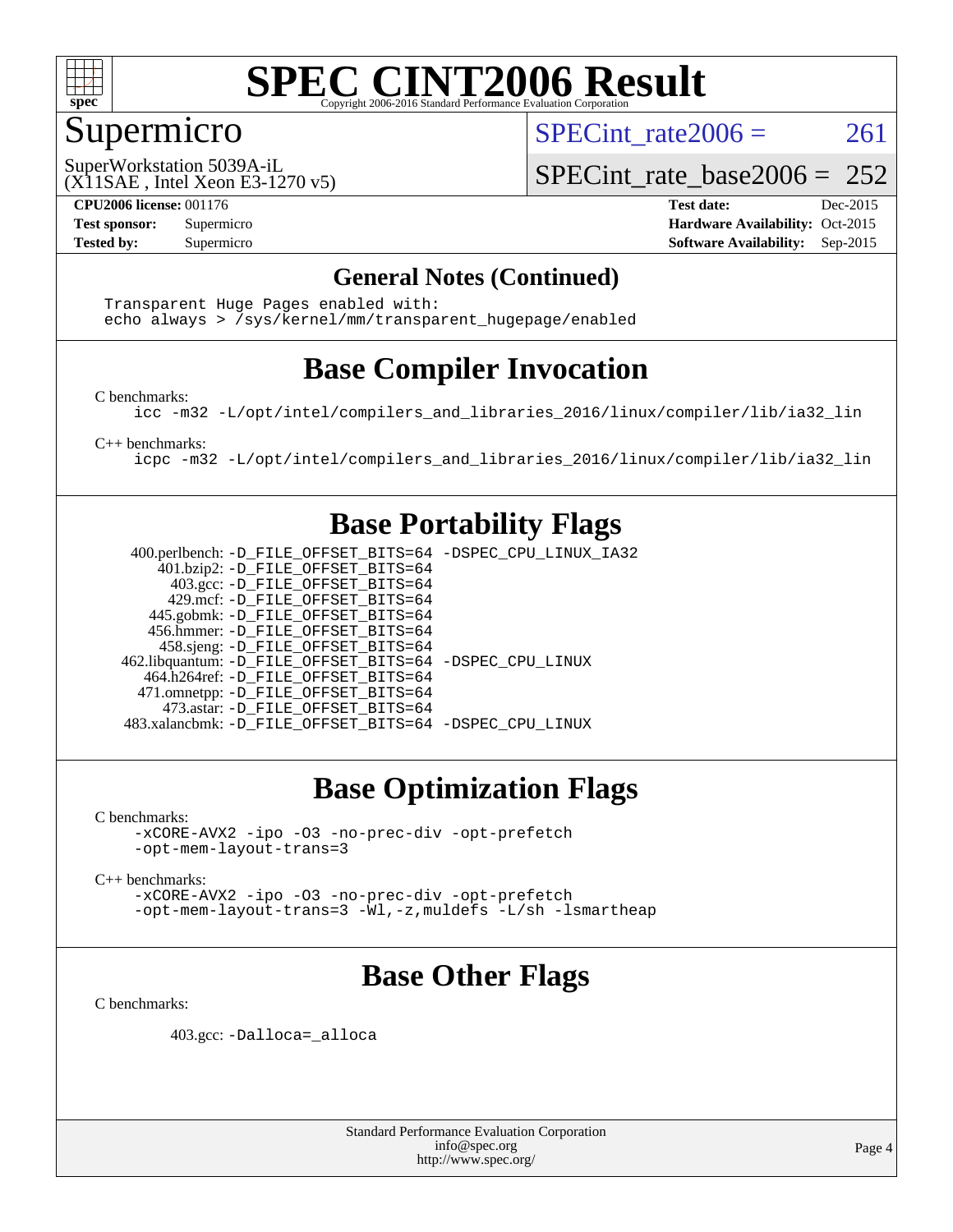

#### **[SPEC CINT2006 Result](http://www.spec.org/auto/cpu2006/Docs/result-fields.html#SPECCINT2006Result)** Copyright 2006-2016 Standard Performance Evaluation C

#### Supermicro

SPECint rate $2006 = 261$ 

(X11SAE , Intel Xeon E3-1270 v5) SuperWorkstation 5039A-iL

[SPECint\\_rate\\_base2006 =](http://www.spec.org/auto/cpu2006/Docs/result-fields.html#SPECintratebase2006)  $252$ 

**[CPU2006 license:](http://www.spec.org/auto/cpu2006/Docs/result-fields.html#CPU2006license)** 001176 **[Test date:](http://www.spec.org/auto/cpu2006/Docs/result-fields.html#Testdate)** Dec-2015 **[Test sponsor:](http://www.spec.org/auto/cpu2006/Docs/result-fields.html#Testsponsor)** Supermicro Supermicro **[Hardware Availability:](http://www.spec.org/auto/cpu2006/Docs/result-fields.html#HardwareAvailability)** Oct-2015 **[Tested by:](http://www.spec.org/auto/cpu2006/Docs/result-fields.html#Testedby)** Supermicro **Supermicro [Software Availability:](http://www.spec.org/auto/cpu2006/Docs/result-fields.html#SoftwareAvailability)** Sep-2015

### **[Peak Compiler Invocation](http://www.spec.org/auto/cpu2006/Docs/result-fields.html#PeakCompilerInvocation)**

[C benchmarks \(except as noted below\)](http://www.spec.org/auto/cpu2006/Docs/result-fields.html#Cbenchmarksexceptasnotedbelow):

[icc -m32 -L/opt/intel/compilers\\_and\\_libraries\\_2016/linux/compiler/lib/ia32\\_lin](http://www.spec.org/cpu2006/results/res2016q1/cpu2006-20151217-38477.flags.html#user_CCpeak_intel_icc_e10256ba5924b668798078a321b0cb3f)

400.perlbench: [icc -m64](http://www.spec.org/cpu2006/results/res2016q1/cpu2006-20151217-38477.flags.html#user_peakCCLD400_perlbench_intel_icc_64bit_bda6cc9af1fdbb0edc3795bac97ada53)

401.bzip2: [icc -m64](http://www.spec.org/cpu2006/results/res2016q1/cpu2006-20151217-38477.flags.html#user_peakCCLD401_bzip2_intel_icc_64bit_bda6cc9af1fdbb0edc3795bac97ada53)

456.hmmer: [icc -m64](http://www.spec.org/cpu2006/results/res2016q1/cpu2006-20151217-38477.flags.html#user_peakCCLD456_hmmer_intel_icc_64bit_bda6cc9af1fdbb0edc3795bac97ada53)

458.sjeng: [icc -m64](http://www.spec.org/cpu2006/results/res2016q1/cpu2006-20151217-38477.flags.html#user_peakCCLD458_sjeng_intel_icc_64bit_bda6cc9af1fdbb0edc3795bac97ada53)

#### [C++ benchmarks:](http://www.spec.org/auto/cpu2006/Docs/result-fields.html#CXXbenchmarks)

[icpc -m32 -L/opt/intel/compilers\\_and\\_libraries\\_2016/linux/compiler/lib/ia32\\_lin](http://www.spec.org/cpu2006/results/res2016q1/cpu2006-20151217-38477.flags.html#user_CXXpeak_intel_icpc_b4f50a394bdb4597aa5879c16bc3f5c5)

### **[Peak Portability Flags](http://www.spec.org/auto/cpu2006/Docs/result-fields.html#PeakPortabilityFlags)**

 400.perlbench: [-D\\_FILE\\_OFFSET\\_BITS=64](http://www.spec.org/cpu2006/results/res2016q1/cpu2006-20151217-38477.flags.html#user_peakPORTABILITY400_perlbench_file_offset_bits_64_438cf9856305ebd76870a2c6dc2689ab) [-DSPEC\\_CPU\\_LP64](http://www.spec.org/cpu2006/results/res2016q1/cpu2006-20151217-38477.flags.html#b400.perlbench_peakCPORTABILITY_DSPEC_CPU_LP64) [-DSPEC\\_CPU\\_LINUX\\_X64](http://www.spec.org/cpu2006/results/res2016q1/cpu2006-20151217-38477.flags.html#b400.perlbench_peakCPORTABILITY_DSPEC_CPU_LINUX_X64) 401.bzip2: [-D\\_FILE\\_OFFSET\\_BITS=64](http://www.spec.org/cpu2006/results/res2016q1/cpu2006-20151217-38477.flags.html#user_peakPORTABILITY401_bzip2_file_offset_bits_64_438cf9856305ebd76870a2c6dc2689ab) [-DSPEC\\_CPU\\_LP64](http://www.spec.org/cpu2006/results/res2016q1/cpu2006-20151217-38477.flags.html#suite_peakCPORTABILITY401_bzip2_DSPEC_CPU_LP64) 403.gcc: [-D\\_FILE\\_OFFSET\\_BITS=64](http://www.spec.org/cpu2006/results/res2016q1/cpu2006-20151217-38477.flags.html#user_peakPORTABILITY403_gcc_file_offset_bits_64_438cf9856305ebd76870a2c6dc2689ab) 429.mcf: [-D\\_FILE\\_OFFSET\\_BITS=64](http://www.spec.org/cpu2006/results/res2016q1/cpu2006-20151217-38477.flags.html#user_peakPORTABILITY429_mcf_file_offset_bits_64_438cf9856305ebd76870a2c6dc2689ab) 445.gobmk: [-D\\_FILE\\_OFFSET\\_BITS=64](http://www.spec.org/cpu2006/results/res2016q1/cpu2006-20151217-38477.flags.html#user_peakPORTABILITY445_gobmk_file_offset_bits_64_438cf9856305ebd76870a2c6dc2689ab) 456.hmmer: [-D\\_FILE\\_OFFSET\\_BITS=64](http://www.spec.org/cpu2006/results/res2016q1/cpu2006-20151217-38477.flags.html#user_peakPORTABILITY456_hmmer_file_offset_bits_64_438cf9856305ebd76870a2c6dc2689ab) [-DSPEC\\_CPU\\_LP64](http://www.spec.org/cpu2006/results/res2016q1/cpu2006-20151217-38477.flags.html#suite_peakCPORTABILITY456_hmmer_DSPEC_CPU_LP64) 458.sjeng: [-D\\_FILE\\_OFFSET\\_BITS=64](http://www.spec.org/cpu2006/results/res2016q1/cpu2006-20151217-38477.flags.html#user_peakPORTABILITY458_sjeng_file_offset_bits_64_438cf9856305ebd76870a2c6dc2689ab) [-DSPEC\\_CPU\\_LP64](http://www.spec.org/cpu2006/results/res2016q1/cpu2006-20151217-38477.flags.html#suite_peakCPORTABILITY458_sjeng_DSPEC_CPU_LP64) 462.libquantum: [-D\\_FILE\\_OFFSET\\_BITS=64](http://www.spec.org/cpu2006/results/res2016q1/cpu2006-20151217-38477.flags.html#user_peakPORTABILITY462_libquantum_file_offset_bits_64_438cf9856305ebd76870a2c6dc2689ab) [-DSPEC\\_CPU\\_LINUX](http://www.spec.org/cpu2006/results/res2016q1/cpu2006-20151217-38477.flags.html#b462.libquantum_peakCPORTABILITY_DSPEC_CPU_LINUX) 464.h264ref: [-D\\_FILE\\_OFFSET\\_BITS=64](http://www.spec.org/cpu2006/results/res2016q1/cpu2006-20151217-38477.flags.html#user_peakPORTABILITY464_h264ref_file_offset_bits_64_438cf9856305ebd76870a2c6dc2689ab) 471.omnetpp: [-D\\_FILE\\_OFFSET\\_BITS=64](http://www.spec.org/cpu2006/results/res2016q1/cpu2006-20151217-38477.flags.html#user_peakPORTABILITY471_omnetpp_file_offset_bits_64_438cf9856305ebd76870a2c6dc2689ab) 473.astar: [-D\\_FILE\\_OFFSET\\_BITS=64](http://www.spec.org/cpu2006/results/res2016q1/cpu2006-20151217-38477.flags.html#user_peakPORTABILITY473_astar_file_offset_bits_64_438cf9856305ebd76870a2c6dc2689ab) 483.xalancbmk: [-D\\_FILE\\_OFFSET\\_BITS=64](http://www.spec.org/cpu2006/results/res2016q1/cpu2006-20151217-38477.flags.html#user_peakPORTABILITY483_xalancbmk_file_offset_bits_64_438cf9856305ebd76870a2c6dc2689ab) [-DSPEC\\_CPU\\_LINUX](http://www.spec.org/cpu2006/results/res2016q1/cpu2006-20151217-38477.flags.html#b483.xalancbmk_peakCXXPORTABILITY_DSPEC_CPU_LINUX)

#### **[Peak Optimization Flags](http://www.spec.org/auto/cpu2006/Docs/result-fields.html#PeakOptimizationFlags)**

[C benchmarks](http://www.spec.org/auto/cpu2006/Docs/result-fields.html#Cbenchmarks):

 400.perlbench: [-xCORE-AVX2](http://www.spec.org/cpu2006/results/res2016q1/cpu2006-20151217-38477.flags.html#user_peakPASS2_CFLAGSPASS2_LDCFLAGS400_perlbench_f-xAVX2_5f5fc0cbe2c9f62c816d3e45806c70d7)(pass 2) [-prof-gen:threadsafe](http://www.spec.org/cpu2006/results/res2016q1/cpu2006-20151217-38477.flags.html#user_peakPASS1_CFLAGSPASS1_LDCFLAGS400_perlbench_prof_gen_21a26eb79f378b550acd7bec9fe4467a)(pass 1) [-ipo](http://www.spec.org/cpu2006/results/res2016q1/cpu2006-20151217-38477.flags.html#user_peakPASS2_CFLAGSPASS2_LDCFLAGS400_perlbench_f-ipo)(pass 2) [-O3](http://www.spec.org/cpu2006/results/res2016q1/cpu2006-20151217-38477.flags.html#user_peakPASS2_CFLAGSPASS2_LDCFLAGS400_perlbench_f-O3)(pass 2) [-no-prec-div](http://www.spec.org/cpu2006/results/res2016q1/cpu2006-20151217-38477.flags.html#user_peakPASS2_CFLAGSPASS2_LDCFLAGS400_perlbench_f-no-prec-div)(pass 2) [-par-num-threads=1](http://www.spec.org/cpu2006/results/res2016q1/cpu2006-20151217-38477.flags.html#user_peakPASS1_CFLAGSPASS1_LDCFLAGS400_perlbench_par_num_threads_786a6ff141b4e9e90432e998842df6c2)(pass 1) [-prof-use](http://www.spec.org/cpu2006/results/res2016q1/cpu2006-20151217-38477.flags.html#user_peakPASS2_CFLAGSPASS2_LDCFLAGS400_perlbench_prof_use_bccf7792157ff70d64e32fe3e1250b55)(pass 2) [-auto-ilp32](http://www.spec.org/cpu2006/results/res2016q1/cpu2006-20151217-38477.flags.html#user_peakCOPTIMIZE400_perlbench_f-auto-ilp32)

 401.bzip2: [-xCORE-AVX2](http://www.spec.org/cpu2006/results/res2016q1/cpu2006-20151217-38477.flags.html#user_peakPASS2_CFLAGSPASS2_LDCFLAGS401_bzip2_f-xAVX2_5f5fc0cbe2c9f62c816d3e45806c70d7)(pass 2) [-prof-gen:threadsafe](http://www.spec.org/cpu2006/results/res2016q1/cpu2006-20151217-38477.flags.html#user_peakPASS1_CFLAGSPASS1_LDCFLAGS401_bzip2_prof_gen_21a26eb79f378b550acd7bec9fe4467a)(pass 1)  $-i\text{po}(pass 2)$  [-O3](http://www.spec.org/cpu2006/results/res2016q1/cpu2006-20151217-38477.flags.html#user_peakPASS2_CFLAGSPASS2_LDCFLAGS401_bzip2_f-O3) $(pass 2)$  [-no-prec-div](http://www.spec.org/cpu2006/results/res2016q1/cpu2006-20151217-38477.flags.html#user_peakPASS2_CFLAGSPASS2_LDCFLAGS401_bzip2_f-no-prec-div) $(pass 2)$ [-par-num-threads=1](http://www.spec.org/cpu2006/results/res2016q1/cpu2006-20151217-38477.flags.html#user_peakPASS1_CFLAGSPASS1_LDCFLAGS401_bzip2_par_num_threads_786a6ff141b4e9e90432e998842df6c2)(pass 1) [-prof-use](http://www.spec.org/cpu2006/results/res2016q1/cpu2006-20151217-38477.flags.html#user_peakPASS2_CFLAGSPASS2_LDCFLAGS401_bzip2_prof_use_bccf7792157ff70d64e32fe3e1250b55)(pass 2) [-opt-prefetch](http://www.spec.org/cpu2006/results/res2016q1/cpu2006-20151217-38477.flags.html#user_peakCOPTIMIZE401_bzip2_f-opt-prefetch) [-auto-ilp32](http://www.spec.org/cpu2006/results/res2016q1/cpu2006-20151217-38477.flags.html#user_peakCOPTIMIZE401_bzip2_f-auto-ilp32) [-ansi-alias](http://www.spec.org/cpu2006/results/res2016q1/cpu2006-20151217-38477.flags.html#user_peakCOPTIMIZE401_bzip2_f-ansi-alias)

403.gcc: [-xCORE-AVX2](http://www.spec.org/cpu2006/results/res2016q1/cpu2006-20151217-38477.flags.html#user_peakCOPTIMIZE403_gcc_f-xAVX2_5f5fc0cbe2c9f62c816d3e45806c70d7) [-ipo](http://www.spec.org/cpu2006/results/res2016q1/cpu2006-20151217-38477.flags.html#user_peakCOPTIMIZE403_gcc_f-ipo) [-O3](http://www.spec.org/cpu2006/results/res2016q1/cpu2006-20151217-38477.flags.html#user_peakCOPTIMIZE403_gcc_f-O3) [-no-prec-div](http://www.spec.org/cpu2006/results/res2016q1/cpu2006-20151217-38477.flags.html#user_peakCOPTIMIZE403_gcc_f-no-prec-div)

 $429$ .mcf: basepeak = yes

Continued on next page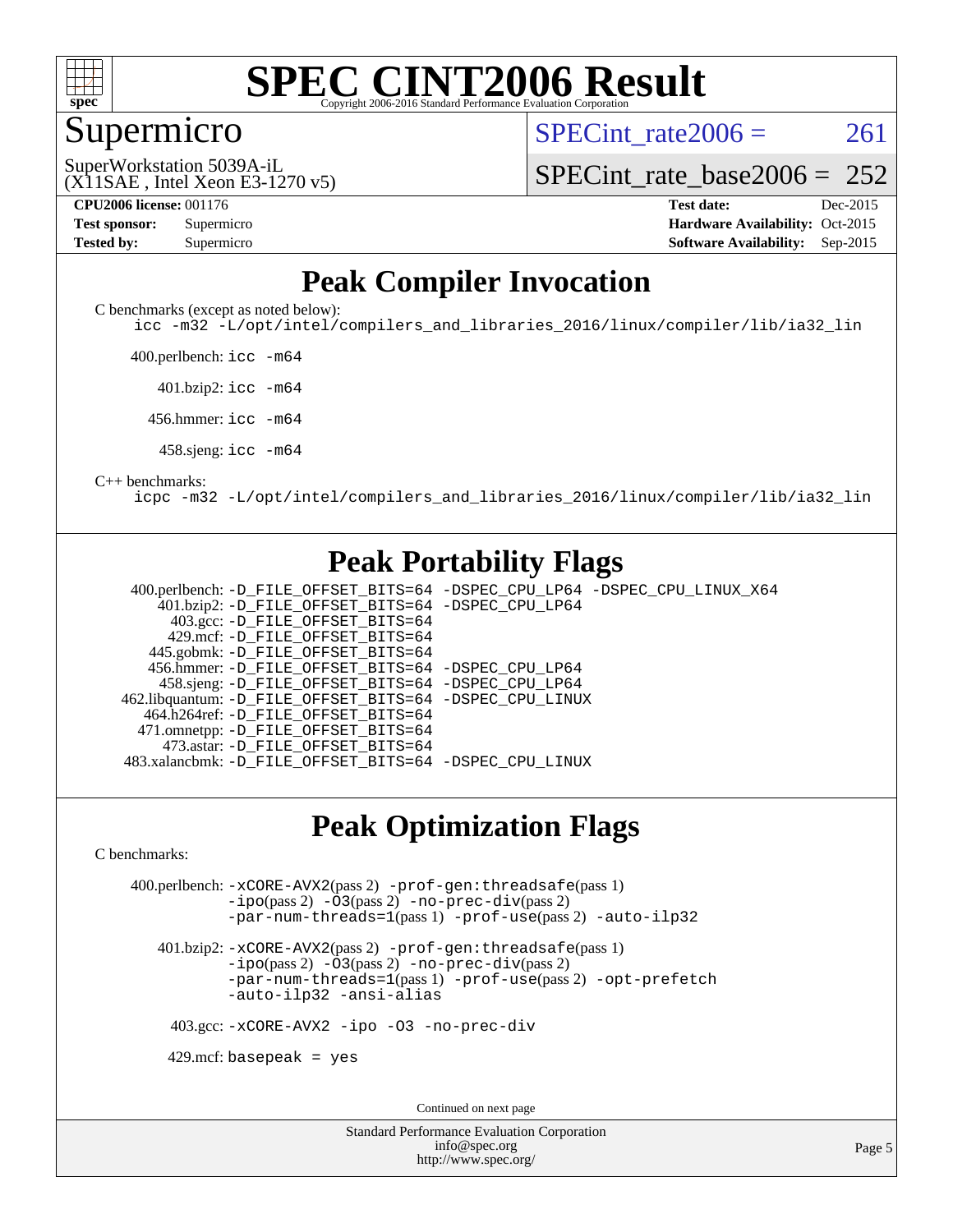

## Supermicro

SPECint rate $2006 = 261$ 

(X11SAE , Intel Xeon E3-1270 v5) SuperWorkstation 5039A-iL

SPECint rate base2006 =  $252$ 

**[Tested by:](http://www.spec.org/auto/cpu2006/Docs/result-fields.html#Testedby)** Supermicro **[Software Availability:](http://www.spec.org/auto/cpu2006/Docs/result-fields.html#SoftwareAvailability)** Sep-2015

**[CPU2006 license:](http://www.spec.org/auto/cpu2006/Docs/result-fields.html#CPU2006license)** 001176 **[Test date:](http://www.spec.org/auto/cpu2006/Docs/result-fields.html#Testdate)** Dec-2015 **[Test sponsor:](http://www.spec.org/auto/cpu2006/Docs/result-fields.html#Testsponsor)** Supermicro **[Hardware Availability:](http://www.spec.org/auto/cpu2006/Docs/result-fields.html#HardwareAvailability)** Oct-2015

## **[Peak Optimization Flags \(Continued\)](http://www.spec.org/auto/cpu2006/Docs/result-fields.html#PeakOptimizationFlags)**

```
 445.gobmk: -xCORE-AVX2(pass 2) -prof-gen:threadsafe(pass 1)
                -prof-use(pass 2) -par-num-threads=1(pass 1) -ansi-alias
                -opt-mem-layout-trans=3
       456.hmmer: -xCORE-AVX2 -ipo -O3 -no-prec-div -unroll2 -auto-ilp32
        458.sjeng: -xCORE-AVX2(pass 2) -prof-gen:threadsafe(pass 1)
                -i\text{po}(pass 2) -\overline{O}3(pass 2)-no-prec-div(pass 2)
                -par-num-threads=1-prof-use-unroll4
                -auto-ilp32
    462.libquantum: basepeak = yes
      464.h264ref: -xCORE-AVX2(pass 2) -prof-gen:threadsafe(pass 1)
                -ipo(pass 2) -O3(pass 2) -no-prec-div(pass 2)
               -par-num-threads=1(pass 1) -prof-use(pass 2) -unroll2
                -ansi-alias
C++ benchmarks: 
      471.omnetpp: -xCORE-AVX2(pass 2) -prof-gen:threadsafe(pass 1)
               -no-prec-div(pass 2)-par-num-threads=1(pass 1) -prof-use(pass 2) -ansi-alias
                -opt-ra-region-strategy=block -Wl,-z,muldefs
                -L/sh -lsmartheap
         473.astar: basepeak = yes
    483.xalancbmk: basepeak = yes
```
# **[Peak Other Flags](http://www.spec.org/auto/cpu2006/Docs/result-fields.html#PeakOtherFlags)**

[C benchmarks](http://www.spec.org/auto/cpu2006/Docs/result-fields.html#Cbenchmarks):

403.gcc: [-Dalloca=\\_alloca](http://www.spec.org/cpu2006/results/res2016q1/cpu2006-20151217-38477.flags.html#b403.gcc_peakEXTRA_CFLAGS_Dalloca_be3056838c12de2578596ca5467af7f3)

The flags files that were used to format this result can be browsed at <http://www.spec.org/cpu2006/flags/Intel-ic16.0-official-linux64.html> <http://www.spec.org/cpu2006/flags/Supermicro-Platform-Settings-V1.2-revH.html>

You can also download the XML flags sources by saving the following links: <http://www.spec.org/cpu2006/flags/Intel-ic16.0-official-linux64.xml> <http://www.spec.org/cpu2006/flags/Supermicro-Platform-Settings-V1.2-revH.xml>